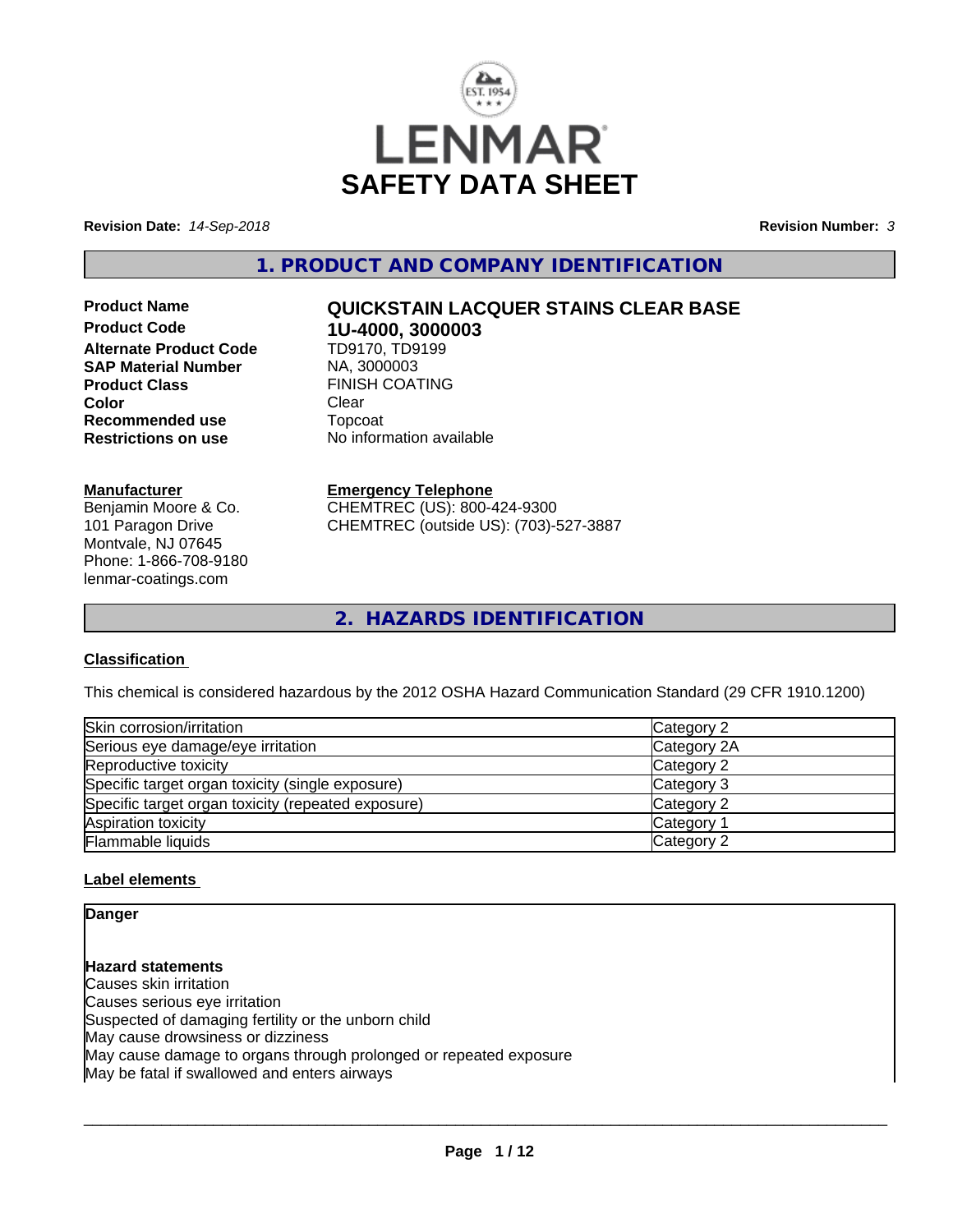Highly flammable liquid and vapor



**Appearance** liquid **Odor** solvent

## **Precautionary Statements - Prevention**

Obtain special instructions before use Do not handle until all safety precautions have been read and understood Use personal protective equipment as required Wash face, hands and any exposed skin thoroughly after handling Wear eye/face protection Do not breathe dust/fume/gas/mist/vapors/spray Use only outdoors or in a well-ventilated area Keep away from heat, hot surfaces, sparks, open flames and other ignition sources. No smoking Keep container tightly closed Ground/bond container and receiving equipment Use explosion-proof electrical/ventilating/lighting/equipment Use only non-sparking tools Take precautionary measures against static discharge Keep cool

\_\_\_\_\_\_\_\_\_\_\_\_\_\_\_\_\_\_\_\_\_\_\_\_\_\_\_\_\_\_\_\_\_\_\_\_\_\_\_\_\_\_\_\_\_\_\_\_\_\_\_\_\_\_\_\_\_\_\_\_\_\_\_\_\_\_\_\_\_\_\_\_\_\_\_\_\_\_\_\_\_\_\_\_\_\_\_\_\_\_\_\_\_

## **Precautionary Statements - Response**

IF exposed or concerned: Get medical advice/attention

**Eyes**

IF IN EYES: Rinse cautiously with water for several minutes. Remove contact lenses, if present and easy to do. Continue rinsing

If eye irritation persists: Get medical advice/attention

**Skin**

If skin irritation occurs: Get medical advice/attention

IF ON SKIN (or hair): Remove/Take off immediately all contaminated clothing. Rinse skin with water/shower Wash contaminated clothing before reuse

#### **Inhalation**

IF INHALED: Remove victim to fresh air and keep at rest in a position comfortable for breathing **Ingestion**

IF SWALLOWED: Immediately call a POISON CENTER or doctor/physician

Do NOT induce vomiting

**Fire**

In case of fire: Use CO2, dry chemical, or foam for extinction

## **Precautionary Statements - Storage**

Store locked up Store in a well-ventilated place. Keep container tightly closed

#### **Precautionary Statements - Disposal**

Dispose of contents/container to an approved waste disposal plant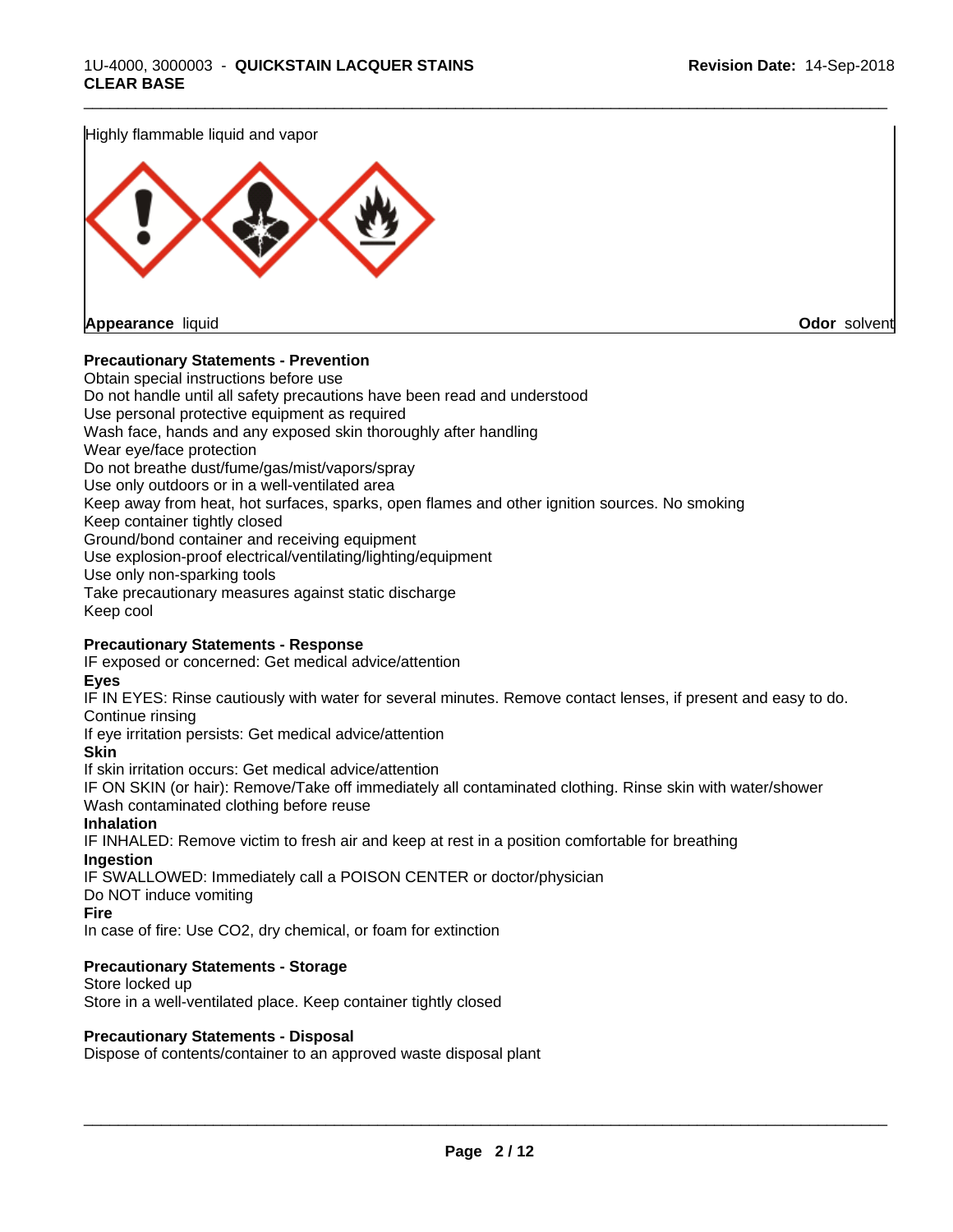## **Hazards not otherwise classified (HNOC)**

Not applicable

## **Other information**

No information available

# **3. COMPOSITION INFORMATION ON COMPONENTS**

\_\_\_\_\_\_\_\_\_\_\_\_\_\_\_\_\_\_\_\_\_\_\_\_\_\_\_\_\_\_\_\_\_\_\_\_\_\_\_\_\_\_\_\_\_\_\_\_\_\_\_\_\_\_\_\_\_\_\_\_\_\_\_\_\_\_\_\_\_\_\_\_\_\_\_\_\_\_\_\_\_\_\_\_\_\_\_\_\_\_\_\_\_

| <b>Chemical name</b> | <b>CAS No.</b> | Weight-% |
|----------------------|----------------|----------|
| Acetone              | 67-64-1        | 40       |
| Toluene              | 108-88-3       | 20       |
| 2-Butoxyethanol      | 111-76-2       | 15       |
| Heptane              | 142-82-5       | 15       |
| Ethanol              | 64-17-5        | 10       |
| n-Butyl acetate      | 123-86-4       |          |
| Ethyl acetate        | 141-78-6       |          |
| Isopropyl alcohol    | 67-63-0        |          |

# **4. FIRST AID MEASURES**

#### **Description of first aid measures**

| <b>Flammable Properties</b>                      | Vapors may travel considerable distance to a source of                                                                                                                                                                  |
|--------------------------------------------------|-------------------------------------------------------------------------------------------------------------------------------------------------------------------------------------------------------------------------|
|                                                  | 5. FIRE-FIGHTING MEASURES                                                                                                                                                                                               |
| <b>Notes To Physician</b>                        | Treat symptomatically.                                                                                                                                                                                                  |
| <b>Most Important</b><br><b>Symptoms/Effects</b> | No information available.                                                                                                                                                                                               |
| <b>Protection Of First-Aiders</b>                | Use personal protective equipment.                                                                                                                                                                                      |
| Ingestion                                        | Clean mouth with water and afterwards drink plenty of water. Do not induce<br>vomiting without medical advice. Never give anything by mouth to an unconscious<br>person. Consult a physician.                           |
| <b>Inhalation</b>                                | Move to fresh air. If symptoms persist, call a physician.<br>If not breathing, give artificial respiration. Call a physician immediately.                                                                               |
| <b>Skin Contact</b>                              | Wash off immediately with soap and plenty of water removing all contaminated<br>clothes and shoes. If skin irritation persists, call a physician.                                                                       |
| <b>Eye Contact</b>                               | Immediately flush with plenty of water. After initial flushing, remove any contact<br>lenses and continue flushing for at least 15 minutes. Keep eye wide open while<br>rinsing. If symptoms persist, call a physician. |
| <b>General Advice</b>                            | If symptoms persist, call a physician. Show this safety data sheet to the doctor in<br>attendance.                                                                                                                      |

 $\overline{\phantom{a}}$  ,  $\overline{\phantom{a}}$  ,  $\overline{\phantom{a}}$  ,  $\overline{\phantom{a}}$  ,  $\overline{\phantom{a}}$  ,  $\overline{\phantom{a}}$  ,  $\overline{\phantom{a}}$  ,  $\overline{\phantom{a}}$  ,  $\overline{\phantom{a}}$  ,  $\overline{\phantom{a}}$  ,  $\overline{\phantom{a}}$  ,  $\overline{\phantom{a}}$  ,  $\overline{\phantom{a}}$  ,  $\overline{\phantom{a}}$  ,  $\overline{\phantom{a}}$  ,  $\overline{\phantom{a}}$ 

ignition and flash back. Vapors may cause flash fire.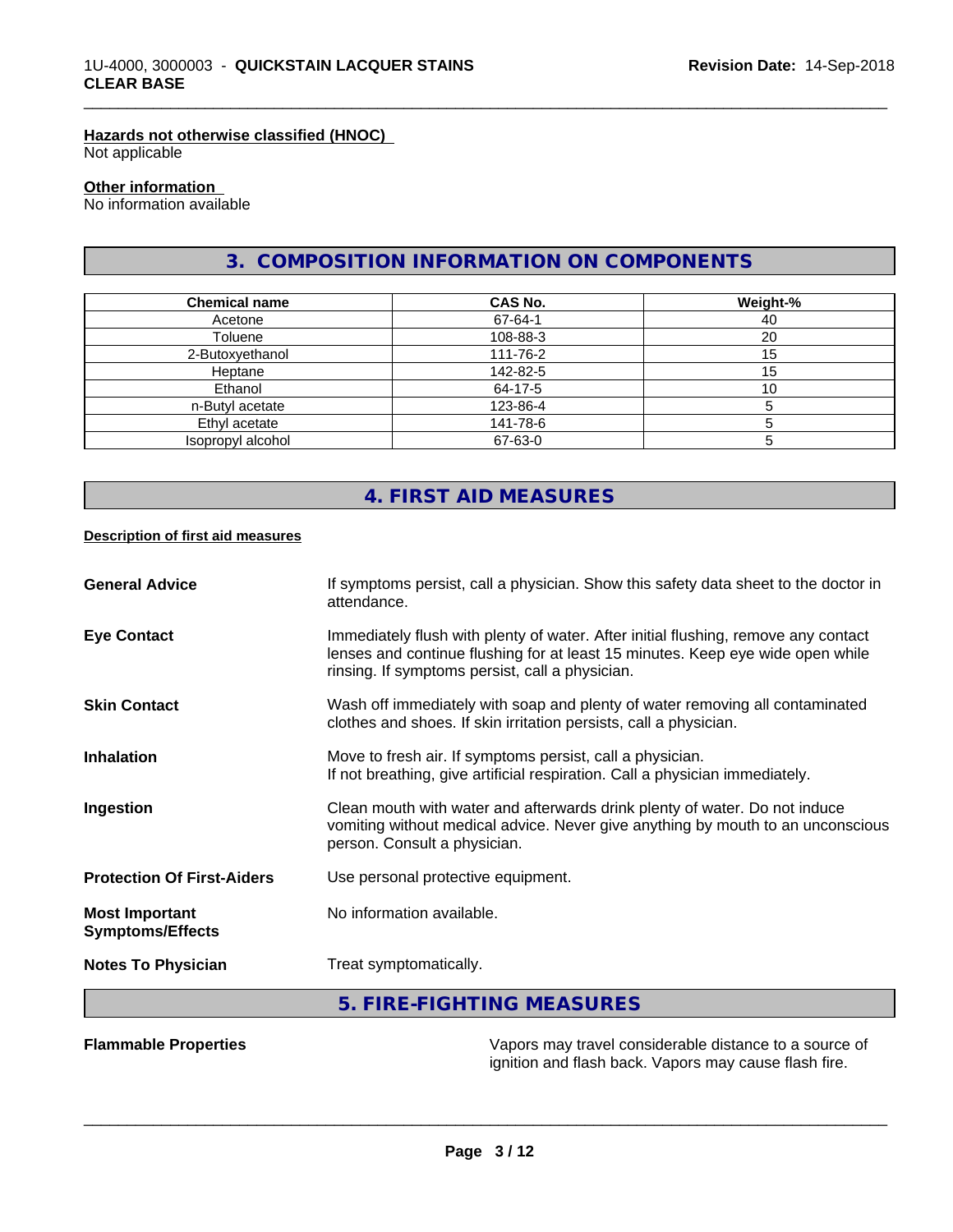| <b>Suitable Extinguishing Media</b>                                                 |                 | surrounding environment.              | Foam, dry powder or water. Use extinguishing measures<br>that are appropriate to local circumstances and the                                                                                                                                                                        |  |
|-------------------------------------------------------------------------------------|-----------------|---------------------------------------|-------------------------------------------------------------------------------------------------------------------------------------------------------------------------------------------------------------------------------------------------------------------------------------|--|
| <b>Protective Equipment And Precautions For</b><br><b>Firefighters</b>              |                 | and full protective gear.             | As in any fire, wear self-contained breathing apparatus<br>pressure-demand, MSHA/NIOSH (approved or equivalent)                                                                                                                                                                     |  |
| <b>Hazardous combustion products</b>                                                |                 | which may be toxic and/or irritating. | Burning may result in carbon dioxide, carbon monoxide<br>and other combustion products of varying composition                                                                                                                                                                       |  |
| <b>Specific Hazards Arising From The Chemical</b>                                   |                 | vapors.                               | Flammable. Flash back possible over considerable<br>distance. Keep product and empty container away from<br>heat and sources of ignition. Closed containers may<br>rupture if exposed to fire or extreme heat. Thermal<br>decomposition can lead to release of irritating gases and |  |
| <b>Sensitivity To Mechanical Impact</b>                                             |                 | No                                    |                                                                                                                                                                                                                                                                                     |  |
| <b>Sensitivity To Static Discharge</b>                                              |                 | Yes                                   |                                                                                                                                                                                                                                                                                     |  |
| <b>Flash Point Data</b><br>Flash Point (°F)<br>Flash Point (°C)<br><b>Method</b>    |                 | 6.0<br>$-14.4$<br><b>PMCC</b>         |                                                                                                                                                                                                                                                                                     |  |
| <b>Flammability Limits In Air</b>                                                   |                 |                                       |                                                                                                                                                                                                                                                                                     |  |
| Lower flammability limit:<br><b>Upper flammability limit:</b>                       |                 | Not available<br>Not available        |                                                                                                                                                                                                                                                                                     |  |
| Health: 2<br><b>NFPA</b>                                                            | Flammability: 3 | Instability: 0                        | <b>Special: Not Applicable</b>                                                                                                                                                                                                                                                      |  |
| <b>NFPA Legend</b><br>0 - Not Hazardous<br>1 - Slightly<br>2 - Moderate<br>3 - High |                 |                                       |                                                                                                                                                                                                                                                                                     |  |

\_\_\_\_\_\_\_\_\_\_\_\_\_\_\_\_\_\_\_\_\_\_\_\_\_\_\_\_\_\_\_\_\_\_\_\_\_\_\_\_\_\_\_\_\_\_\_\_\_\_\_\_\_\_\_\_\_\_\_\_\_\_\_\_\_\_\_\_\_\_\_\_\_\_\_\_\_\_\_\_\_\_\_\_\_\_\_\_\_\_\_\_\_

4 - Severe

*The ratings assigned are only suggested ratings, the contractor/employer has ultimate responsibilities for NFPA ratings where this system is used.*

*Additional information regarding the NFPA rating system is available from the National Fire Protection Agency (NFPA) at www.nfpa.org.*

# **6. ACCIDENTAL RELEASE MEASURES**

| <b>Personal Precautions</b> | Remove all sources of ignition. Take precautions to prevent flashback. Ground<br>and bond all containers and handling equipment. Take precautionary measures<br>against static discharges. Ensure adequate ventilation. Avoid contact with skin,<br>eyes and clothing. Use personal protective equipment. |
|-----------------------------|-----------------------------------------------------------------------------------------------------------------------------------------------------------------------------------------------------------------------------------------------------------------------------------------------------------|
| <b>Other Information</b>    | Prevent further leakage or spillage if safe to do so. Do not allow material to                                                                                                                                                                                                                            |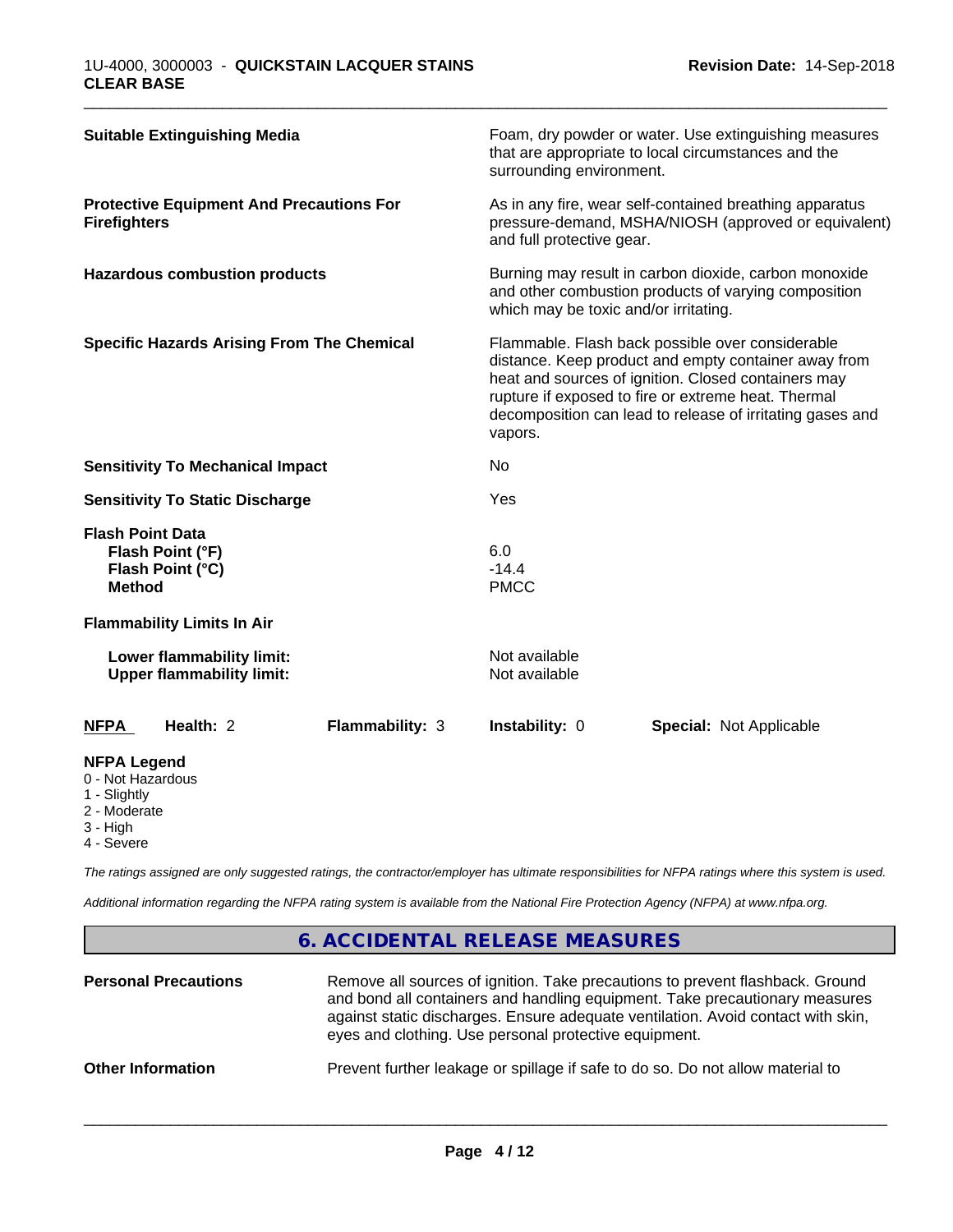|                                  | contaminate ground water system. Prevent product from entering drains. Do not<br>flush into surface water or sanitary sewer system. Local authorities should be<br>advised if significant spillages cannot be contained.                                                                                                                                                                                                                       |
|----------------------------------|------------------------------------------------------------------------------------------------------------------------------------------------------------------------------------------------------------------------------------------------------------------------------------------------------------------------------------------------------------------------------------------------------------------------------------------------|
| <b>Environmental precautions</b> | See Section 12 for additional Ecological Information.                                                                                                                                                                                                                                                                                                                                                                                          |
| <b>Methods for Cleaning Up</b>   | Dam up. Soak up with inert absorbent material. Use a non-sparking or explosion<br>proof means to transfer material to a sealed, appropriate container for disposal.<br>Clean contaminated surface thoroughly.                                                                                                                                                                                                                                  |
|                                  | 7. HANDLING AND STORAGE                                                                                                                                                                                                                                                                                                                                                                                                                        |
| <b>Handling</b>                  | Avoid contact with skin, eyes and clothing. Wear personal protective equipment.<br>Do not breathe vapors or spray mist. Use only in ventilated areas. Prevent vapor<br>build-up by providing adequate ventilation during and after use.                                                                                                                                                                                                        |
|                                  | Take precautionary measures against static discharges. To avoid ignition of<br>vapors by static electricity discharge, all metal parts of the equipment must be<br>grounded. Keep away from heat, sparks and flame. Do not smoke. Extinguish all<br>flames and pilot lights, and turn off stoves, heaters, electric motors and other<br>sources of ignition during use and until all vapors are gone. Ignition and/or flash<br>back may occur. |
| <b>Storage</b>                   | Keep containers tightly closed in a dry, cool and well-ventilated place. Keep away<br>from heat. Keep away from open flames, hot surfaces and sources of ignition.<br>Keep in properly labeled containers. Keep out of the reach of children.                                                                                                                                                                                                  |
| <b>Incompatible Materials</b>    | Incompatible with strong acids and bases and strong oxidizing agents.                                                                                                                                                                                                                                                                                                                                                                          |
|                                  | Technical measures/Precautions Ensure adequate ventilation. Use only where airflow will keep vapors from building<br>up in or near the work area in adjoining rooms. Comply with all national, state, and<br>local codes pertaining to the storage, handling, dispensing and disposal of<br>flammable liquids.                                                                                                                                 |
|                                  | Dissipate static electricity during transfer by grounding and bonding containers<br>and equipment before transferring material. All equipment should be non-sparking<br>and explosion proof. Use explosion proof electrical equipment for ventilation,<br>lighting and material handling.                                                                                                                                                      |

\_\_\_\_\_\_\_\_\_\_\_\_\_\_\_\_\_\_\_\_\_\_\_\_\_\_\_\_\_\_\_\_\_\_\_\_\_\_\_\_\_\_\_\_\_\_\_\_\_\_\_\_\_\_\_\_\_\_\_\_\_\_\_\_\_\_\_\_\_\_\_\_\_\_\_\_\_\_\_\_\_\_\_\_\_\_\_\_\_\_\_\_\_

# **8. EXPOSURE CONTROLS/PERSONAL PROTECTION**

# **Exposure Limits**

| <b>Chemical name</b> | <b>ACGIH TLV</b> | <b>OSHA PEL</b>                   |
|----------------------|------------------|-----------------------------------|
| Acetone              | 250 ppm - TWA    | 1000 ppm - TWA                    |
|                      | 500 ppm - STEL   | 2400 mg/m <sup>3</sup> - TWA      |
| Toluene              | 20 ppm - TWA     | 200 ppm - TWA                     |
|                      |                  | 300 ppm - Ceiling                 |
| 2-Butoxyethanol      | 20 ppm - TWA     | 50 ppm - TWA                      |
|                      |                  | 240 mg/m $3$ - TWA                |
|                      |                  | prevent or reduce skin absorption |
| Heptane              | 400 ppm - TWA    | 500 ppm - TWA                     |
|                      | 500 ppm - STEL   | 2000 mg/m <sup>3</sup> - TWA      |
| Ethanol              | 1000 ppm - STEL  | 1000 ppm - TWA                    |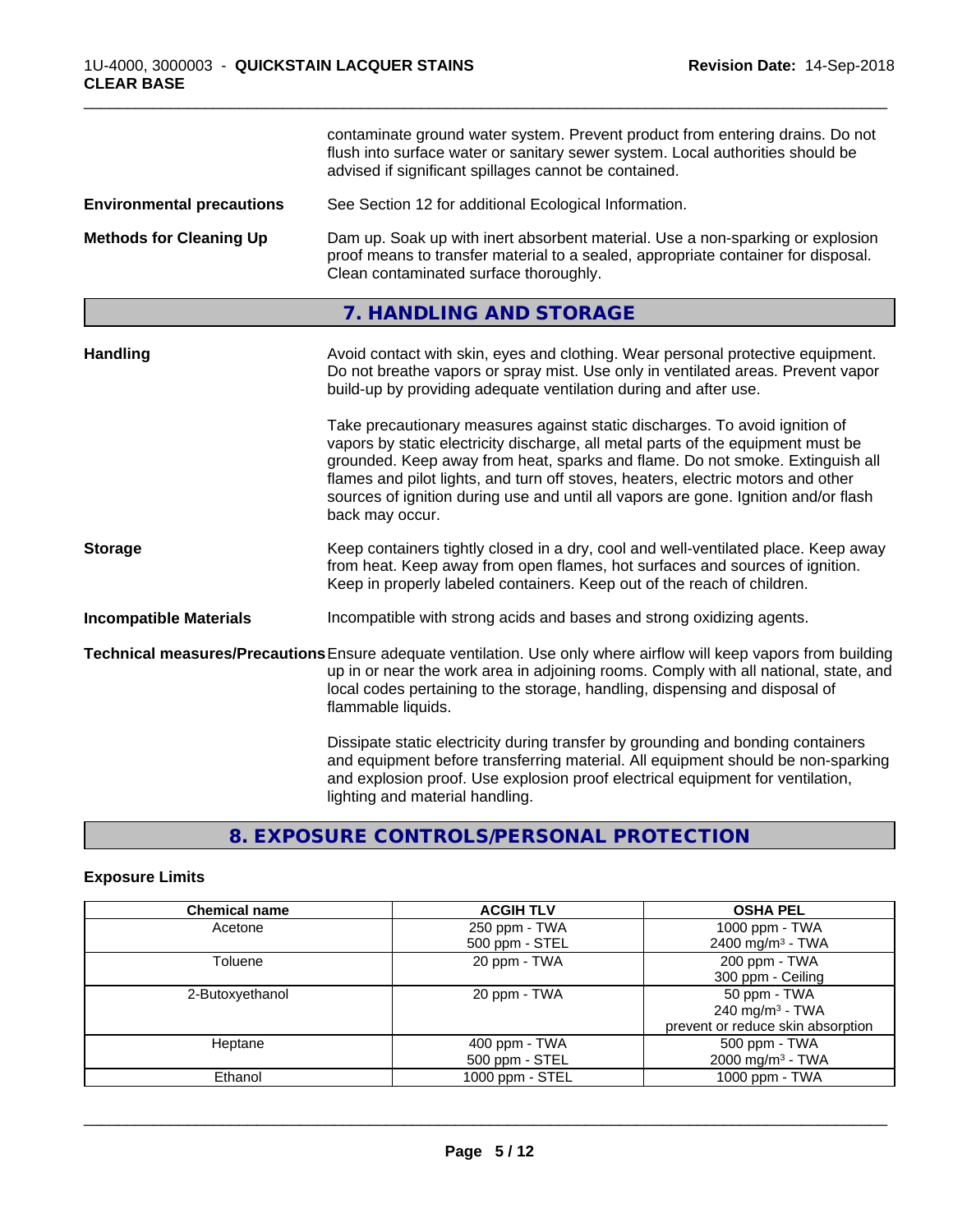|                   |                | 1900 mg/m <sup>3</sup> - TWA |
|-------------------|----------------|------------------------------|
| n-Butyl acetate   | 150 ppm - TWA  | 150 ppm - TWA                |
|                   | 200 ppm - STEL | $710 \text{ mg/m}^3$ - TWA   |
| Ethyl acetate     | 400 ppm - TWA  | $400$ ppm - TWA              |
|                   |                | 1400 mg/m <sup>3</sup> - TWA |
| Isopropyl alcohol | 200 ppm - TWA  | $400$ ppm - TWA              |
|                   | 400 ppm - STEL | 980 mg/m <sup>3</sup> - TWA  |

\_\_\_\_\_\_\_\_\_\_\_\_\_\_\_\_\_\_\_\_\_\_\_\_\_\_\_\_\_\_\_\_\_\_\_\_\_\_\_\_\_\_\_\_\_\_\_\_\_\_\_\_\_\_\_\_\_\_\_\_\_\_\_\_\_\_\_\_\_\_\_\_\_\_\_\_\_\_\_\_\_\_\_\_\_\_\_\_\_\_\_\_\_

**Legend**

ACGIH - American Conference of Governmental Industrial Hygienists Exposure Limits OSHA - Occupational Safety & Health Administration Exposure Limits N/E - Not Established

| <b>Appropriate engineering</b><br>controls |                                                                                                                                                                                                                                                                                                                                                                     |
|--------------------------------------------|---------------------------------------------------------------------------------------------------------------------------------------------------------------------------------------------------------------------------------------------------------------------------------------------------------------------------------------------------------------------|
| <b>Engineering Measures</b>                | Ensure adequate ventilation, especially in confined areas.                                                                                                                                                                                                                                                                                                          |
| <b>Personal Protective Equipment</b>       |                                                                                                                                                                                                                                                                                                                                                                     |
| <b>Eye/Face Protection</b>                 | Safety glasses with side-shields.                                                                                                                                                                                                                                                                                                                                   |
| <b>Skin Protection</b>                     | Long sleeved clothing. Protective gloves.                                                                                                                                                                                                                                                                                                                           |
| <b>Respiratory Protection</b>              | Use only with adequate ventilation. In operations where exposure limits are<br>exceeded, use a NIOSH approved respirator that has been selected by a<br>technically qualified person for the specific work conditions. When spraying the<br>product or applying in confined areas, wear a NIOSH approved respirator<br>specified for paint spray or organic vapors. |
| <b>Hygiene Measures</b>                    | Avoid contact with skin, eyes and clothing. Remove and wash contaminated<br>clothing before re-use. Wash thoroughly after handling.                                                                                                                                                                                                                                 |

# **9. PHYSICAL AND CHEMICAL PROPERTIES**

| Appearance                        | liquid                   |
|-----------------------------------|--------------------------|
| Odor                              | solvent                  |
| <b>Odor Threshold</b>             | No information available |
| Density (Ibs/gal)                 | $6.6 - 7.0$              |
| <b>Specific Gravity</b>           | $0.80 - 0.84$            |
| рH                                | No information available |
| <b>Viscosity (cps)</b>            | No information available |
| Solubility(ies)                   | No information available |
| <b>Water solubility</b>           | No information available |
| <b>Evaporation Rate</b>           | No information available |
| Vapor pressure @20 °C (kPa)       | No information available |
| Vapor density                     | No information available |
| Wt. % Solids                      | $0 - 10$                 |
| Vol. % Solids                     | $0 - 10$                 |
| Wt. % Volatiles                   | $90 - 100$               |
| Vol. % Volatiles                  | $90 - 100$               |
| <b>VOC Regulatory Limit (g/L)</b> | < 810                    |
| <b>Boiling Point (°F)</b>         | 136                      |
| <b>Boiling Point (°C)</b>         | 58                       |
| <b>Freezing Point (°F)</b>        | No information available |
| <b>Freezing Point (°C)</b>        | No information available |
| Flash Point (°F)                  | 6.0                      |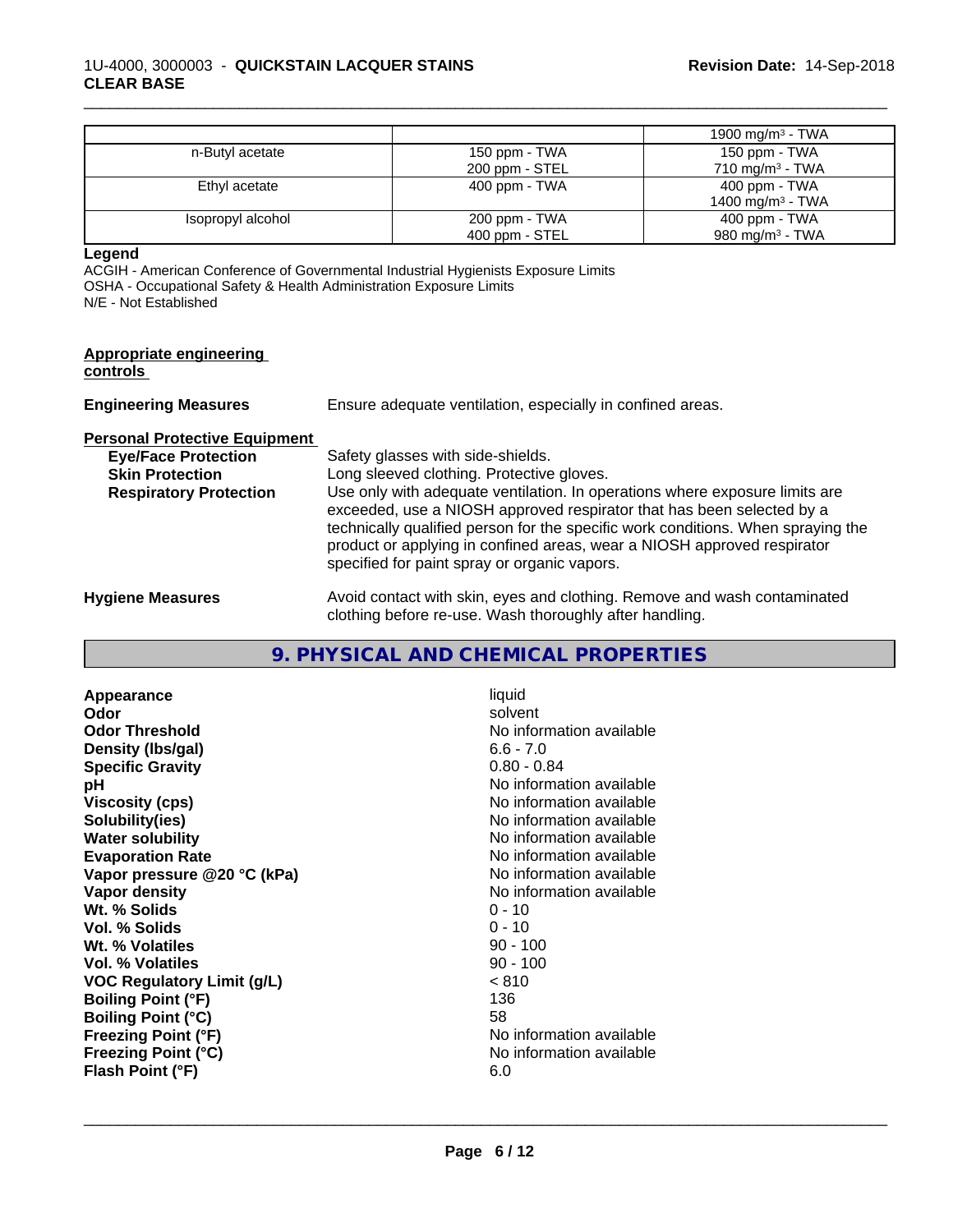#### 1U-4000, 3000003 - **QUICKSTAIN LACQUER STAINS CLEAR BASE**

#### **Flash Point (°C)** -14.4<br> **Method** PMCC **Method** PMCC **Flammability (solid, gas)**<br> **Commability limit:**<br>
Upper flammability limit:<br>
Wo information available **Upper flammability limit:**<br> **Lower flammability limit:**<br> **Lower flammability limit:**<br>
No information available **Lower flammability limit:**<br> **Autoignition Temperature (°F)**<br>
Mo information available<br>
No information available Autoignition Temperature (°F)<br>
Autoignition Temperature (°C)<br>
No information available Autoignition **Temperature** (°C) Mo information available<br>
Decomposition **Temperature** (°F) No information available **Decomposition Temperature (°F)**<br> **Decomposition Temperature (°C)**<br>
No information available **Decomposition Temperature (°C) Partition coefficient Contract Contract Contract Contract Contract Contract Contract Contract Contract Contract Contract Contract Contract Contract Contract Contract Contract Contract Contract Contract Contract Contract**

\_\_\_\_\_\_\_\_\_\_\_\_\_\_\_\_\_\_\_\_\_\_\_\_\_\_\_\_\_\_\_\_\_\_\_\_\_\_\_\_\_\_\_\_\_\_\_\_\_\_\_\_\_\_\_\_\_\_\_\_\_\_\_\_\_\_\_\_\_\_\_\_\_\_\_\_\_\_\_\_\_\_\_\_\_\_\_\_\_\_\_\_\_

# **10. STABILITY AND REACTIVITY**

| <b>Reactivity</b>                         | No data available                                                                                                         |
|-------------------------------------------|---------------------------------------------------------------------------------------------------------------------------|
| <b>Chemical Stability</b>                 | Stable under normal conditions. Hazardous polymerisation<br>does not occur.                                               |
| <b>Conditions to avoid</b>                | Keep away from open flames, hot surfaces, static<br>electricity and sources of ignition. Sparks. Elevated<br>temperature. |
| <b>Incompatible Materials</b>             | Incompatible with strong acids and bases and strong<br>oxidizing agents.                                                  |
| <b>Hazardous Decomposition Products</b>   | Thermal decomposition can lead to release of irritating<br>gases and vapors.                                              |
| <b>Possibility of hazardous reactions</b> | None under normal conditions of use.                                                                                      |

**11. TOXICOLOGICAL INFORMATION**

| Information on likely routes of exposure<br>Eye contact, skin contact and inhalation.<br><b>Acute Toxicity</b><br>Repeated or prolonged exposure to organic solvents may lead to permanent brain<br><b>Product Information</b><br>and nervous system damage. Intentional misuse by deliberately concentrating and<br>inhaling vapors may be harmful or fatal. |
|---------------------------------------------------------------------------------------------------------------------------------------------------------------------------------------------------------------------------------------------------------------------------------------------------------------------------------------------------------------|
| <b>Principal Routes of Exposure</b><br>Symptoms related to the physical, chemical and toxicological characteristics                                                                                                                                                                                                                                           |
|                                                                                                                                                                                                                                                                                                                                                               |
|                                                                                                                                                                                                                                                                                                                                                               |
|                                                                                                                                                                                                                                                                                                                                                               |
|                                                                                                                                                                                                                                                                                                                                                               |
| No information available<br><b>Symptoms</b>                                                                                                                                                                                                                                                                                                                   |
| Delayed and immediate effects as well as chronic effects from short and long-term exposure                                                                                                                                                                                                                                                                    |
| Contact with eyes may cause irritation.<br>Eye contact<br>May cause skin irritation and/or dermatitis. Prolonged skin contact may defat the<br><b>Skin contact</b><br>skin and produce dermatitis.                                                                                                                                                            |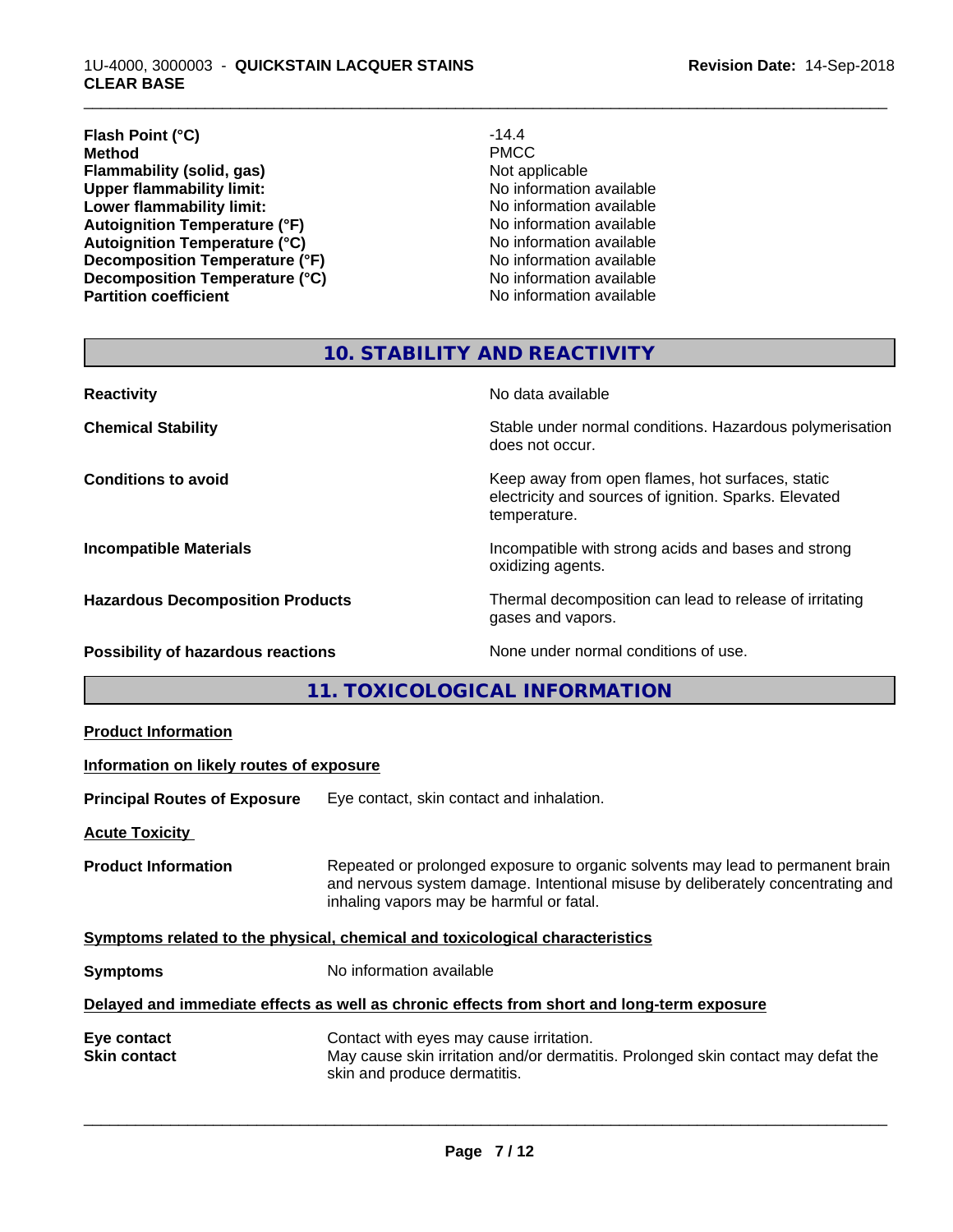| Ingestion                       | Harmful if swallowed. Ingestion may cause irritation to mucous membranes. Small<br>amounts of this product aspirated into the respiratory system during ingestion or<br>vomiting may cause mild to severe pulmonary injury, possibly progressing to<br>death. |
|---------------------------------|---------------------------------------------------------------------------------------------------------------------------------------------------------------------------------------------------------------------------------------------------------------|
| <b>Inhalation</b>               | Harmful by inhalation. High vapor / aerosol concentrations are irritating to the<br>eyes, nose, throat and lungs and may cause headaches, dizziness, drowsiness,<br>unconsciousness, and other central nervous system effects.                                |
| <b>Sensitization</b>            | No information available                                                                                                                                                                                                                                      |
| <b>Neurological Effects</b>     | No information available.                                                                                                                                                                                                                                     |
| <b>Mutagenic Effects</b>        | No information available.                                                                                                                                                                                                                                     |
| <b>Reproductive Effects</b>     | Possible risk of impaired fertility. Possible risk of harm to the unborn child.                                                                                                                                                                               |
| <b>Developmental Effects</b>    | No information available.                                                                                                                                                                                                                                     |
| <b>Target organ effects</b>     | No information available.                                                                                                                                                                                                                                     |
| <b>STOT - repeated exposure</b> | Causes damage to organs through prolonged or repeated exposure if inhaled.<br>May cause disorder and damage to the. liver. kidney. spleen. blood.                                                                                                             |
| <b>STOT - single exposure</b>   | May cause disorder and damage to the. Respiratory system. Central nervous<br>system.                                                                                                                                                                          |
| Other adverse effects           | No information available.                                                                                                                                                                                                                                     |
| <b>Aspiration Hazard</b>        | May be harmful if swallowed and enters airways. Small amounts of this product<br>aspirated into the respiratory system during ingestion or vomiting may cause mild<br>to severe pulmonary injury, possibly progressing to death.                              |

#### **Numerical measures of toxicity**

**The following values are calculated based on chapter 3.1 of the GHS document**

| ATEmix (oral)                        | 2289 mg/kg |
|--------------------------------------|------------|
| <b>ATEmix (dermal)</b>               | 3189 mg/kg |
| <b>ATEmix (inhalation-dust/mist)</b> | 177 ma/L   |
| ATEmix (inhalation-vapor)            | 80 mg/L    |

#### **Acute Toxicity Component Information**

Acetone LD50 Oral: 5800 mg/kg (Rat) Toluene LD50 Oral: 636 mg/kg (Rat) LD50 Dermal: 14100 µL/kg (Rabbit) LC50 Inhalation (Vapor): 49000 mg/m<sup>3</sup> (Rat, 4 hr.) 2-Butoxyethanol LD50 Oral: 470 mg/kg (Rat) LD50 Dermal: 220 mg/kg (Rabbit) LC50 Inhalation (Vapor): 450 ppm (Rat, 4 hr.) Heptane LC50 Inhalation (Vapor): 103000 mg/m<sup>3</sup> (Rat, 4 hr.) Ethanol LD50 Oral: mg/kg (Rat) LC50 Inhalation (Vapor): ppm (Rat, 10 hr.) n-Butyl acetate LD50 Oral: 10768 mg/kg (Rat) LD50 Dermal: > 17600 mg/kg (Rabbit) LC50 Inhalation (Vapor): ppm (Rat, 4 hr.)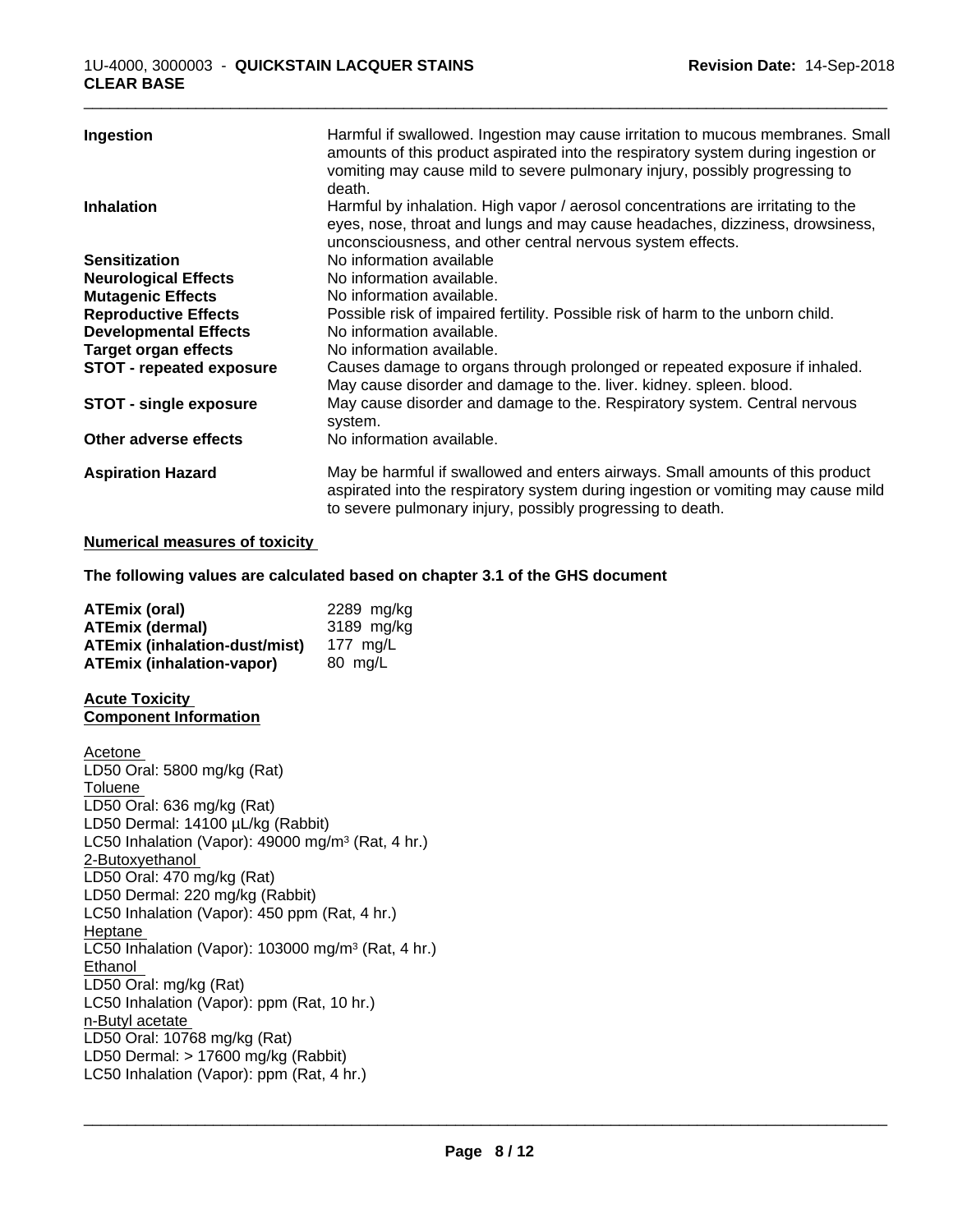## 1U-4000, 3000003 - **QUICKSTAIN LACQUER STAINS CLEAR BASE**

Sensitization non-sensitizing (guinea pig) Ethyl acetate LD50 Oral: 5620 mg/kg (Rat) LD50 Dermal: > 20 mL/kg (Rabbit) LC50 Inhalation (Vapor): 200000 mg/m<sup>3</sup> (Rat) Isopropyl alcohol LD50 Oral: mg/kg (Rat) LD50 Dermal: mg/kg (Rabbit) LC50 Inhalation (Vapor): ppm (Rat)

## **Carcinogenicity**

*There are no known carcinogenic chemicals in this product above reportable levels.*

**12. ECOLOGICAL INFORMATION**

\_\_\_\_\_\_\_\_\_\_\_\_\_\_\_\_\_\_\_\_\_\_\_\_\_\_\_\_\_\_\_\_\_\_\_\_\_\_\_\_\_\_\_\_\_\_\_\_\_\_\_\_\_\_\_\_\_\_\_\_\_\_\_\_\_\_\_\_\_\_\_\_\_\_\_\_\_\_\_\_\_\_\_\_\_\_\_\_\_\_\_\_\_

# **Ecotoxicity Effects**

The environmental impact of this product has not been fully investigated.

# **Product Information**

#### **Acute Toxicity to Fish**

No information available

#### **Acute Toxicity to Aquatic Invertebrates**

No information available

#### **Acute Toxicity to Aquatic Plants**

No information available

#### **Persistence / Degradability**

No information available.

#### **Bioaccumulation**

No information available.

#### **Mobility in Environmental Media**

No information available.

# **Ozone**

Not applicable

#### **Component Information**

## **Acute Toxicity to Fish**

#### Acetone

LC50: 8300 (Bluegill - 96 hr.) mg/L 2-Butoxyethanol LC50: 1490 mg/L (Bluegill sunfish - 96 hr.) n-Butyl acetate \_\_\_\_\_\_\_\_\_\_\_\_\_\_\_\_\_\_\_\_\_\_\_\_\_\_\_\_\_\_\_\_\_\_\_\_\_\_\_\_\_\_\_\_\_\_\_\_\_\_\_\_\_\_\_\_\_\_\_\_\_\_\_\_\_\_\_\_\_\_\_\_\_\_\_\_\_\_\_\_\_\_\_\_\_\_\_\_\_\_\_\_\_ LC50: 18 mg/L (Fathead Minnow - 96 hr.)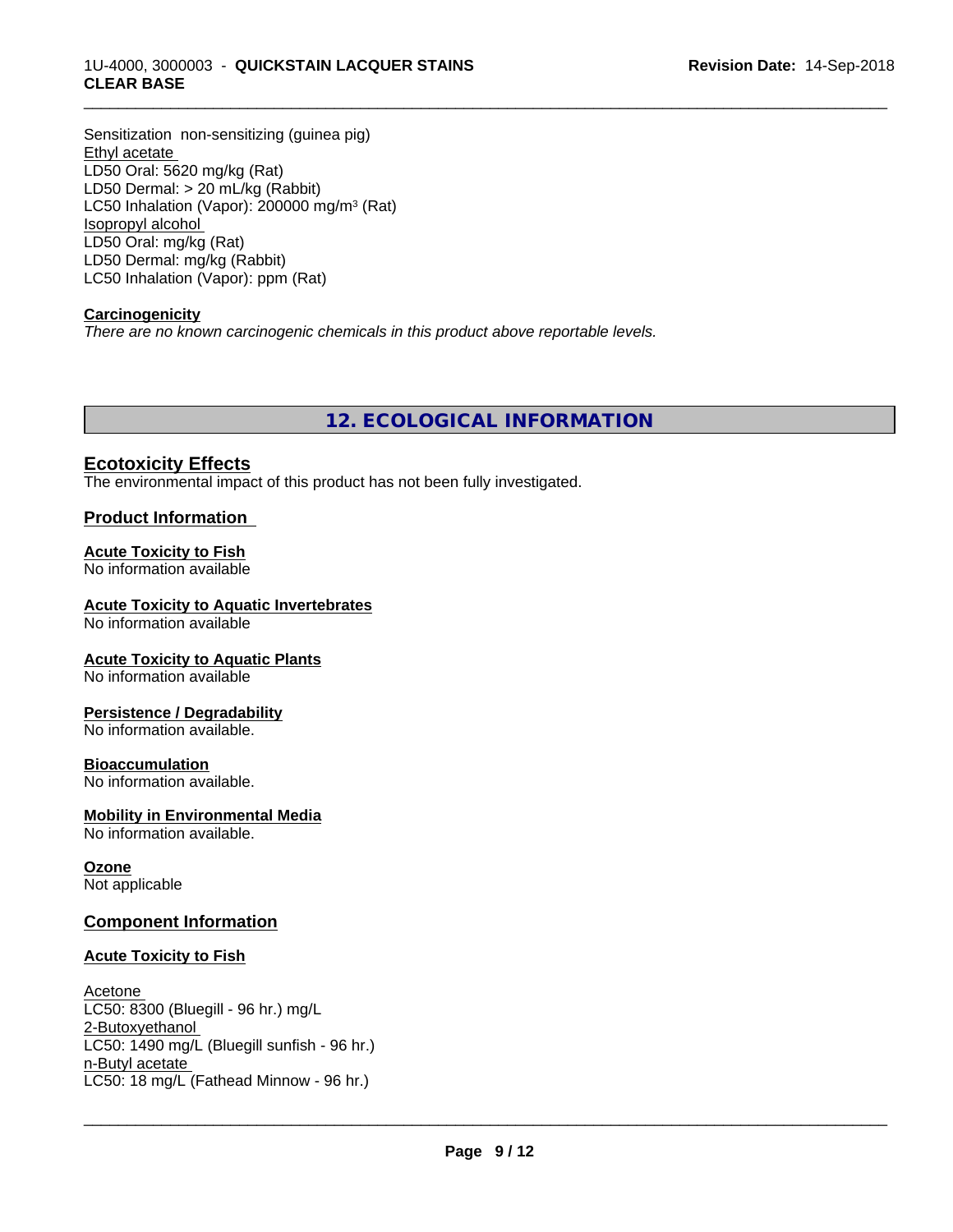## **Acute Toxicity to Aquatic Invertebrates**

Acetone EC50: 12600 mg/L (Daphnia magna - 48 hr.) n-Butyl acetate EC50: 72.8 mg/L (Daphnia magna - 48 hr.)

#### **Acute Toxicity to Aquatic Plants**

n-Butyl acetate EC50: 674.7 mg/L (Green algae (Scenedesmus subspicatus), 72 hrs.)

|                                | 13. DISPOSAL CONSIDERATIONS                                                                                                                                                                                               |
|--------------------------------|---------------------------------------------------------------------------------------------------------------------------------------------------------------------------------------------------------------------------|
| <b>Waste Disposal Method</b>   | Dispose of in accordance with federal, state, and local regulations. Local<br>requirements may vary, consult your sanitation department or state-designated<br>environmental protection agency for more disposal options. |
| <b>Empty Container Warning</b> | Emptied containers may retain product residue. Follow label warnings even after<br>container is emptied. Residual vapors may explode on ignition.                                                                         |
|                                | 14. TRANSPORT INFORMATION                                                                                                                                                                                                 |

\_\_\_\_\_\_\_\_\_\_\_\_\_\_\_\_\_\_\_\_\_\_\_\_\_\_\_\_\_\_\_\_\_\_\_\_\_\_\_\_\_\_\_\_\_\_\_\_\_\_\_\_\_\_\_\_\_\_\_\_\_\_\_\_\_\_\_\_\_\_\_\_\_\_\_\_\_\_\_\_\_\_\_\_\_\_\_\_\_\_\_\_\_

| DOT                                                                                                        |                                                                                      |
|------------------------------------------------------------------------------------------------------------|--------------------------------------------------------------------------------------|
| <b>Proper Shipping Name</b><br><b>Hazard class</b><br>UN-No.<br><b>Packing Group</b><br><b>Description</b> | <b>PAINT</b><br>3<br>UN1263<br>Ш<br>UN1263, PAINT, 3, II, Marine Pollutant (Heptane) |
| ICAO / IATA                                                                                                | Contact the preparer for further information.                                        |
| IMDG / IMO                                                                                                 | Contact the preparer for further information.                                        |
|                                                                                                            | 15. REGULATORY INFORMATION                                                           |

# **International Inventories**

| <b>TSCA: United States</b> | Yes - All components are listed or exempt. |
|----------------------------|--------------------------------------------|
| <b>DSL: Canada</b>         | Yes - All components are listed or exempt. |

# **Federal Regulations**

#### **SARA 311/312 hazardous categorization**

| Acute health hazard               | Yes |
|-----------------------------------|-----|
| Chronic Health Hazard             | Yes |
| Fire hazard                       | Yes |
| Sudden release of pressure hazard | Nο  |
| <b>Reactive Hazard</b>            | N٥  |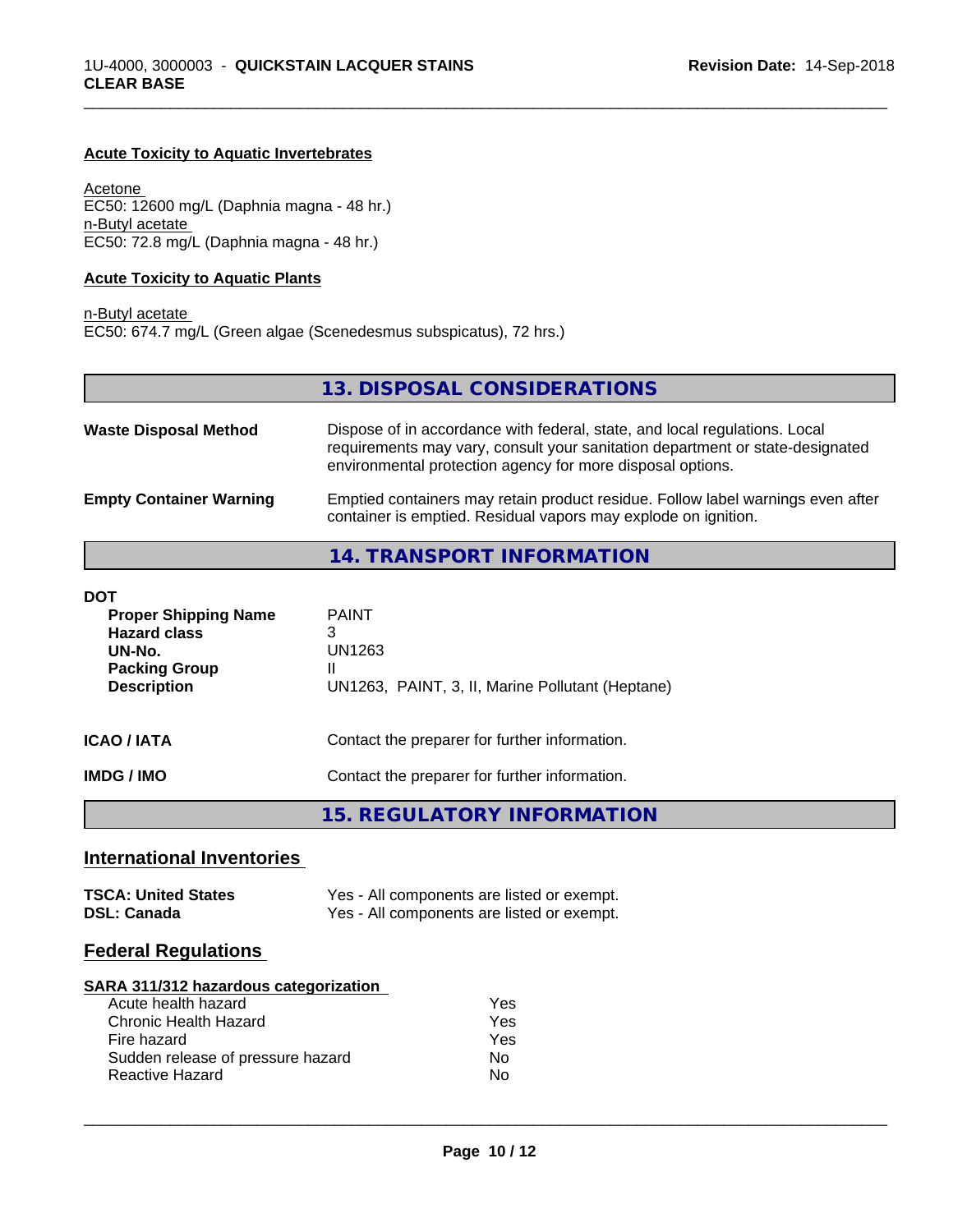### **SARA 313**

Section 313 of Title III of the Superfund Amendments and Reauthorization Act of 1986 (SARA). This product contains a chemical or chemicals which are subject to the reporting requirements of the Act and Title 40 of the Code of Federal Regulations, Part 372:

| <b>Chemical name</b> | CAS No.  | Weight-% | <b>CERCLA/SARA 313</b>     |
|----------------------|----------|----------|----------------------------|
|                      |          |          | (de minimis concentration) |
| Toluene              | 108-88-3 | 20       |                            |
| 2-Butoxyethanol      | 111-76-2 | 15       | 1.0                        |
| Isopropyl alcohol    | 67-63-0  |          | 1.0                        |

\_\_\_\_\_\_\_\_\_\_\_\_\_\_\_\_\_\_\_\_\_\_\_\_\_\_\_\_\_\_\_\_\_\_\_\_\_\_\_\_\_\_\_\_\_\_\_\_\_\_\_\_\_\_\_\_\_\_\_\_\_\_\_\_\_\_\_\_\_\_\_\_\_\_\_\_\_\_\_\_\_\_\_\_\_\_\_\_\_\_\_\_\_

## **Clean Air Act,Section 112 Hazardous Air Pollutants (HAPs) (see 40 CFR 61)**

This product contains the following HAPs:

| <b>Chemical name</b> | CAS No.  | Weight-% | <b>Hazardous Air Pollutant</b> |
|----------------------|----------|----------|--------------------------------|
|                      |          |          | (HAP)                          |
| Toluene              | 108-88-3 | 20       | Listed                         |

# **US State Regulations**

### **California Proposition 65**

**A** WARNING: Cancer and Reproductive Harm– www.P65warnings.ca.gov

#### **State Right-to-Know**

| <b>Chemical name</b> | <b>Massachusetts</b> | <b>New Jersey</b> | Pennsylvania |
|----------------------|----------------------|-------------------|--------------|
| Acetone              |                      |                   |              |
| Toluene              |                      |                   |              |
| 2-Butoxyethanol      |                      |                   |              |
| Heptane              |                      |                   |              |
| Ethanol              |                      |                   |              |
| n-Butyl acetate      |                      |                   |              |
| Ethyl acetate        |                      |                   |              |
| Isopropyl alcohol    |                      |                   |              |

# **Legend**

X - Listed

# **16. OTHER INFORMATION**

| HMIS -                                                                                                                          | Health: $2^*$ | <b>Flammability: 3</b> | <b>Reactivity: 0</b> | $PPE: -$ |  |
|---------------------------------------------------------------------------------------------------------------------------------|---------------|------------------------|----------------------|----------|--|
| <b>HMIS Legend</b><br>0 - Minimal Hazard<br>1 - Slight Hazard<br>2 - Moderate Hazard<br>3 - Serious Hazard<br>4 - Severe Hazard |               |                        |                      |          |  |